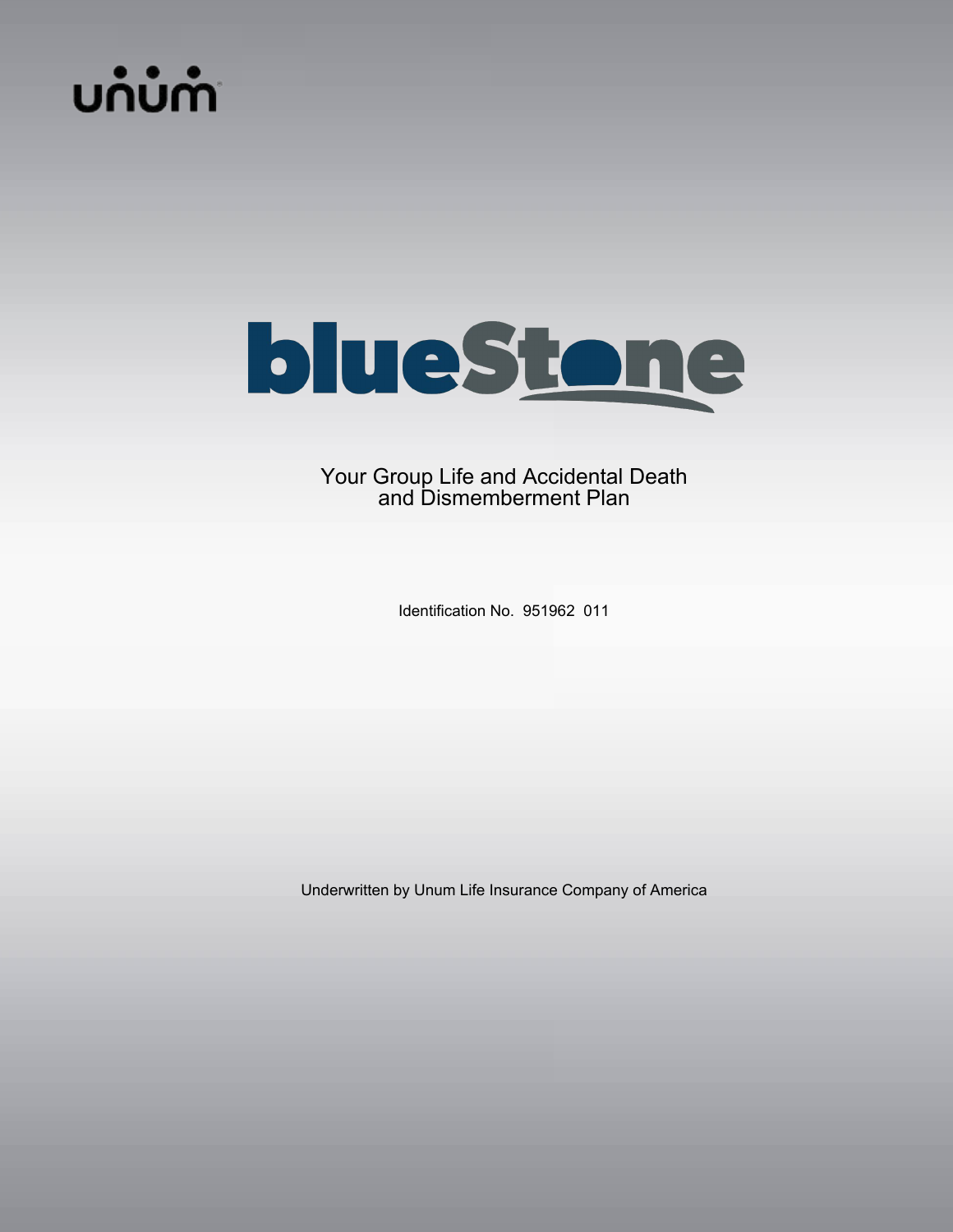# **CERTIFICATE OF COVERAGE**

Unum Life Insurance Company of America (referred to as Unum) welcomes you as a client.

This is your certificate of coverage as long as you are eligible for coverage and you become insured. You will want to read it carefully and keep it in a safe place.

Unum has written your certificate of coverage in plain English. However, a few terms and provisions are written as required by insurance law. If you have any questions about any of the terms and provisions, please consult Unum's claims paying office. Unum will assist you in any way to help you understand your benefits.

If the terms and provisions of the certificate of coverage (issued to you) are different from the Summary of Benefits (issued to the Employer), the Summary of Benefits will govern. The Summary of Benefits may be changed in whole or in part. Only an officer or registrar of Unum can approve a change. The approval must be in writing and endorsed on or attached to the Summary of Benefits. Any other person, including an agent, may not change the Summary of Benefits or waive any part of it.

The Summary of Benefits is delivered in and is governed by the laws of the governing jurisdiction and to the extent applicable by the Employee Retirement Income Security Act of 1974 (ERISA) and any amendments.

For purposes of effective dates and ending dates under the group Summary of Benefits, all days begin at 12:01 a.m. and end at 12:00 midnight at the Employer's address.

> Unum Life Insurance Company of America 2211 Congress Street Portland, Maine 04122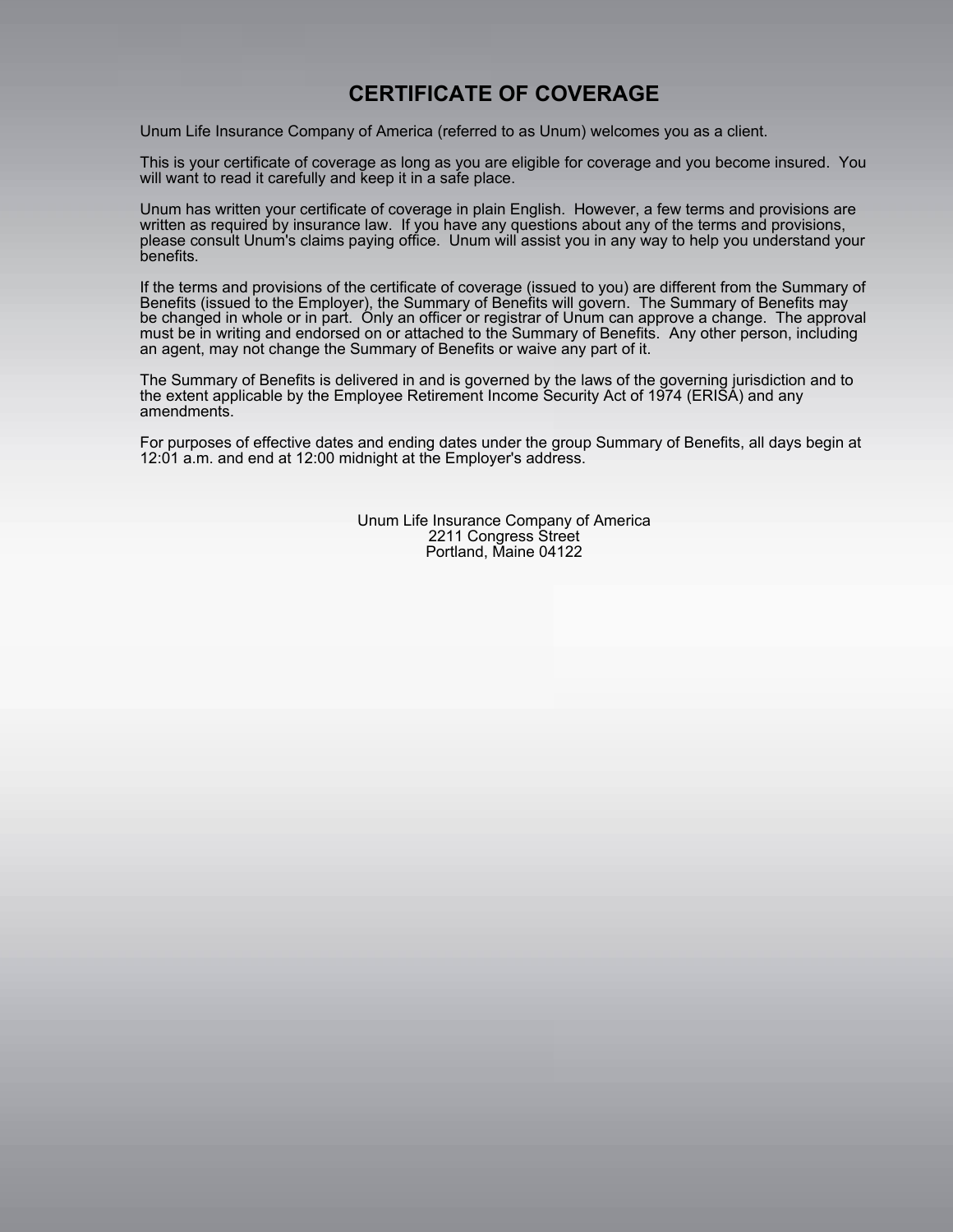# **BENEFITS AT A GLANCE**

#### **LIFE INSURANCE PLAN**

This life insurance plan provides financial protection for your beneficiary(ies) by paying a benefit in the event of your death. The amount your beneficiary(ies) receive(s) is based on the amount of coverage in effect just prior to the date of your death according to the terms and provisions of the plan.

**EMPLOYER'S ORIGINAL PLAN EFFECTIVE DATE:** 

**IDENTIFICATION NUMBER:** 951962 011

#### **ELIGIBLE GROUP(S):**

All Employees in active employment in the United States with the Employer

#### **MINIMUM HOURS REQUIREMENT:**

Employees must be working at least 30 hours per week.

#### **WAITING PERIOD:**

For employees in an eligible group on or before March 1, 2016: None

For employees entering an eligible group after March 1, 2016: First of the month coincident with or next following the date you enter an eligible group

#### **REHIRE:**

If your employment ends and you are rehired within 1 year, your previous work while in an eligible group will apply toward the waiting period. All other Summary of Benefits' provisions apply.

#### **WHO PAYS FOR THE COVERAGE:**

#### **Owners**

You pay the cost of your coverage.

**All Employees not eligible in another group, Casual Employees** Your Employer pays the cost of your coverage.

#### **ELIMINATION PERIOD:**

Premium Waiver: 9 months

Disability-based benefits begin the day after Unum approves your claim and the elimination period is completed.

#### **LIFE INSURANCE BENEFIT:**

#### **AMOUNT OF LIFE INSURANCE FOR YOU**

\$25,000

AMOUNT OF LIFE INSURANCE AVAILABLE IF YOU BECOME INSURED AT CERTAIN AGES OR HAVE REACHED CERTAIN AGES WHILE INSURED

If you have reached age 65, but not age 70, your amount of life insurance will be:

- 65% of the amount of life insurance you had prior to age 65; or
- 65% of the amount of life insurance shown above if you become insured on or after age 65 but before age 70.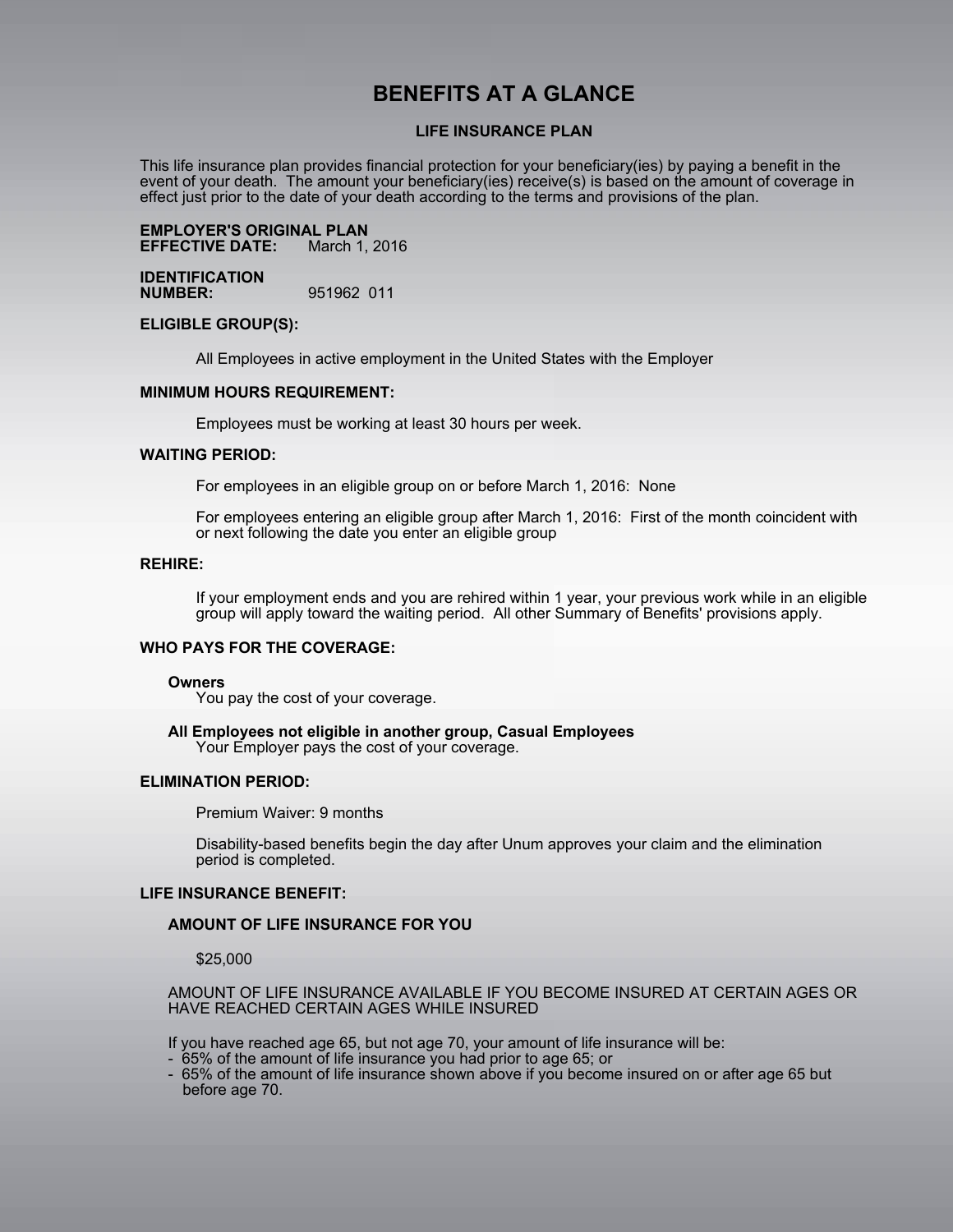There will be no further increases in your amount of life insurance.

If you have reached age 70 or more, your amount of life insurance will be:

- 50% of the amount of life insurance you had prior to your first reduction; or
- 50% of the amount of life insurance shown above if you become insured on or after age 70.

There will be no further increases in your amount of life insurance.

#### **SOME LOSSES MAY NOT BE COVERED UNDER THIS PLAN.**

#### **OTHER FEATURES:**

Accelerated Benefit

Conversion

Continuity of Coverage

**Portability** 

**The above items are only highlights of this plan. For a full description of your coverage, continue reading your certificate of coverage section.** The plan includes enrollment, risk management and other support services related to your Employer's Benefit Program.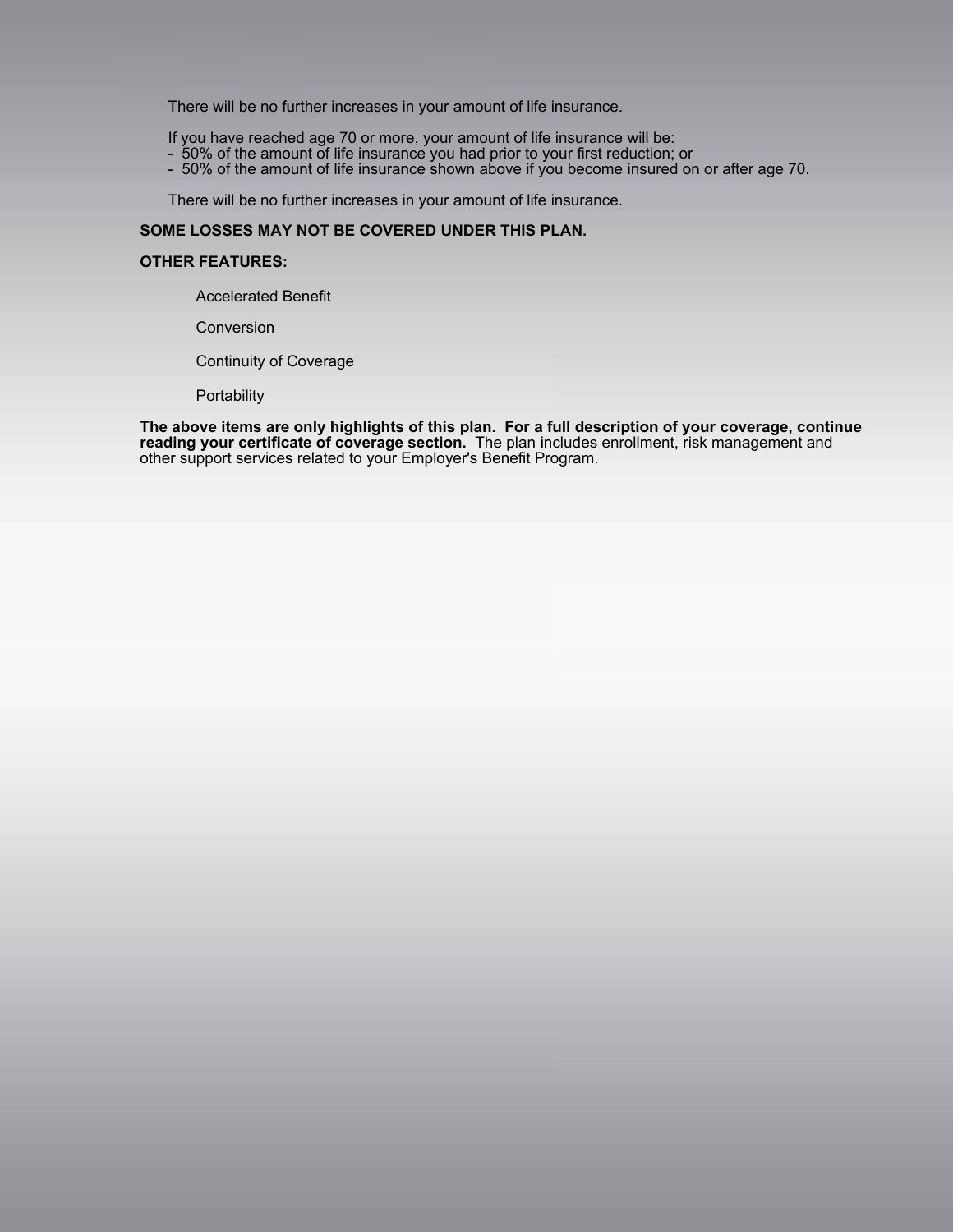# **BENEFITS AT A GLANCE**

#### **ACCIDENTAL DEATH AND DISMEMBERMENT INSURANCE PLAN**

This accidental death and dismemberment insurance plan provides financial protection for your beneficiary(ies) by paying a benefit in the event of your death or for you in the event of any other covered loss. The amount you or your beneficiary(ies) receive(s) is based on the amount of coverage in effect just prior to the date of your death or any other covered loss according to the terms and provisions of the plan.

**EMPLOYER'S ORIGINAL PLAN EFFECTIVE DATE:** 

**IDENTIFICATION NUMBER:** 951962 011

#### **ELIGIBLE GROUP(S):**

All Employees in active employment in the United States with the Employer

#### **MINIMUM HOURS REQUIREMENT:**

Employees must be working at least 30 hours per week.

#### **WAITING PERIOD:**

For employees in an eligible group on or before March 1, 2016: None

For employees entering an eligible group after March 1, 2016: First of the month coincident with or next following the date you enter an eligible group

#### **REHIRE:**

If your employment ends and you are rehired within 1 year, your previous work while in an eligible group will apply toward the waiting period. All other Summary of Benefits' provisions apply.

#### **WHO PAYS FOR THE COVERAGE:**

#### **Owners**

You pay the cost of your coverage.

**All Employees not eligible in another group, Casual Employees** Your Employer pays the cost of your coverage.

#### **ACCIDENTAL DEATH AND DISMEMBERMENT BENEFIT:**

**AMOUNT OF ACCIDENTAL DEATH AND DISMEMBERMENT (AD&D) INSURANCE FOR YOU**  (FULL AMOUNT)

#### \$25,000

AMOUNT OF ACCIDENTAL DEATH AND DISMEMBERMENT INSURANCE AVAILABLE IF YOU BECOME INSURED AT CERTAIN AGES OR HAVE REACHED CERTAIN AGES WHILE INSURED

If you have reached age 65, but not age 70, your amount of AD&D insurance will be:

- 65% of the amount of AD&D insurance you had prior to age 65; or
- 65% of the amount of AD&D insurance shown above if you become insured on or after age 65 but before age 70.

There will be no further increases in your amount of AD&D insurance.

If you have reached age 70 or more, your amount of AD&D insurance will be:

- 50% of the amount of AD&D insurance you had prior to your first reduction; or
- 50% of the amount of AD&D insurance shown above if you become insured on or after age 70.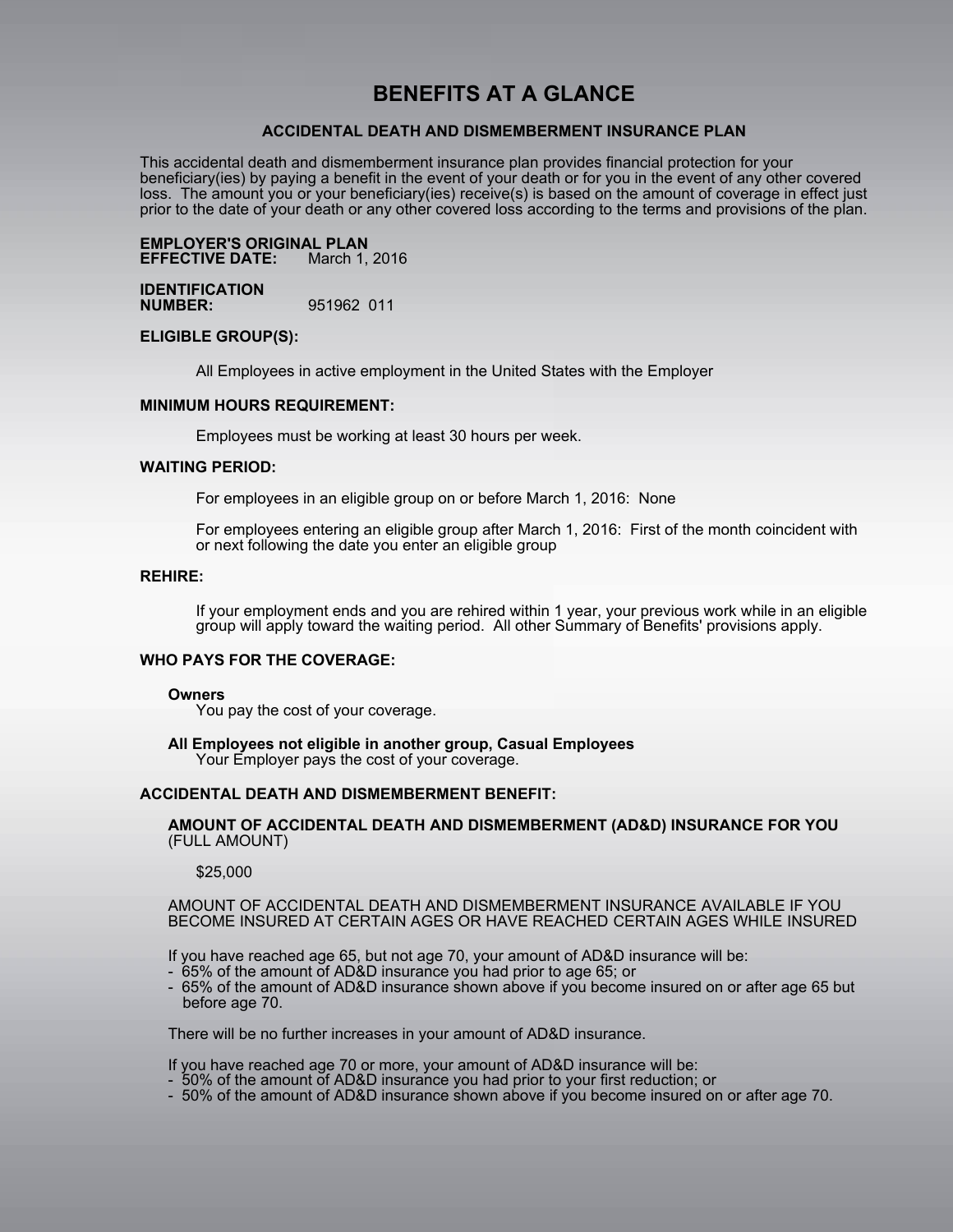There will be no further increases in your amount of AD&D insurance.

#### **REPATRIATION BENEFIT FOR YOU**

Maximum Benefit Amount:

Up to \$5,000

The Repatriation Benefit is separate from any accidental death and dismemberment benefit which may be payable. To receive the Repatriation Benefit, your accidental death benefit must be paid first.

#### **SEATBELT(S) AND AIR BAG BENEFIT FOR YOU**

Benefit Amount:

Seatbelt(s): 10% of the Full Amount of your accidental death and dismemberment insurance benefit.

Air Bag: 5% of the Full Amount of your accidental death and dismemberment insurance benefit.

Maximum Benefit Payment:

Seatbelt(s): \$25,000

Air bag: \$5,000

The Seatbelt(s) and Air Bag Benefit is separate from any accidental death and dismemberment benefit which may be payable. To receive the Seatbelt(s) and Air Bag Benefit, your accidental death benefit must be paid first.

#### **EXPOSURE AND DISAPPEARANCE BENEFIT FOR YOU**

Maximum Benefit Amount: The Full Amount

#### **SOME LOSSES MAY NOT BE COVERED UNDER THIS PLAN.**

#### **OTHER FEATURES:**

**Portability** 

Continuity of Coverage is available under this plan - refer to the **ACCIDENTAL DEATH AND DISMEMBERMENT OTHER BENEFIT FEATURES** for further details.

**The above items are only highlights of this plan. For a full description of your coverage, continue reading your certificate of coverage section.** The plan includes enrollment, risk management and other support services related to your Employer's Benefit Program.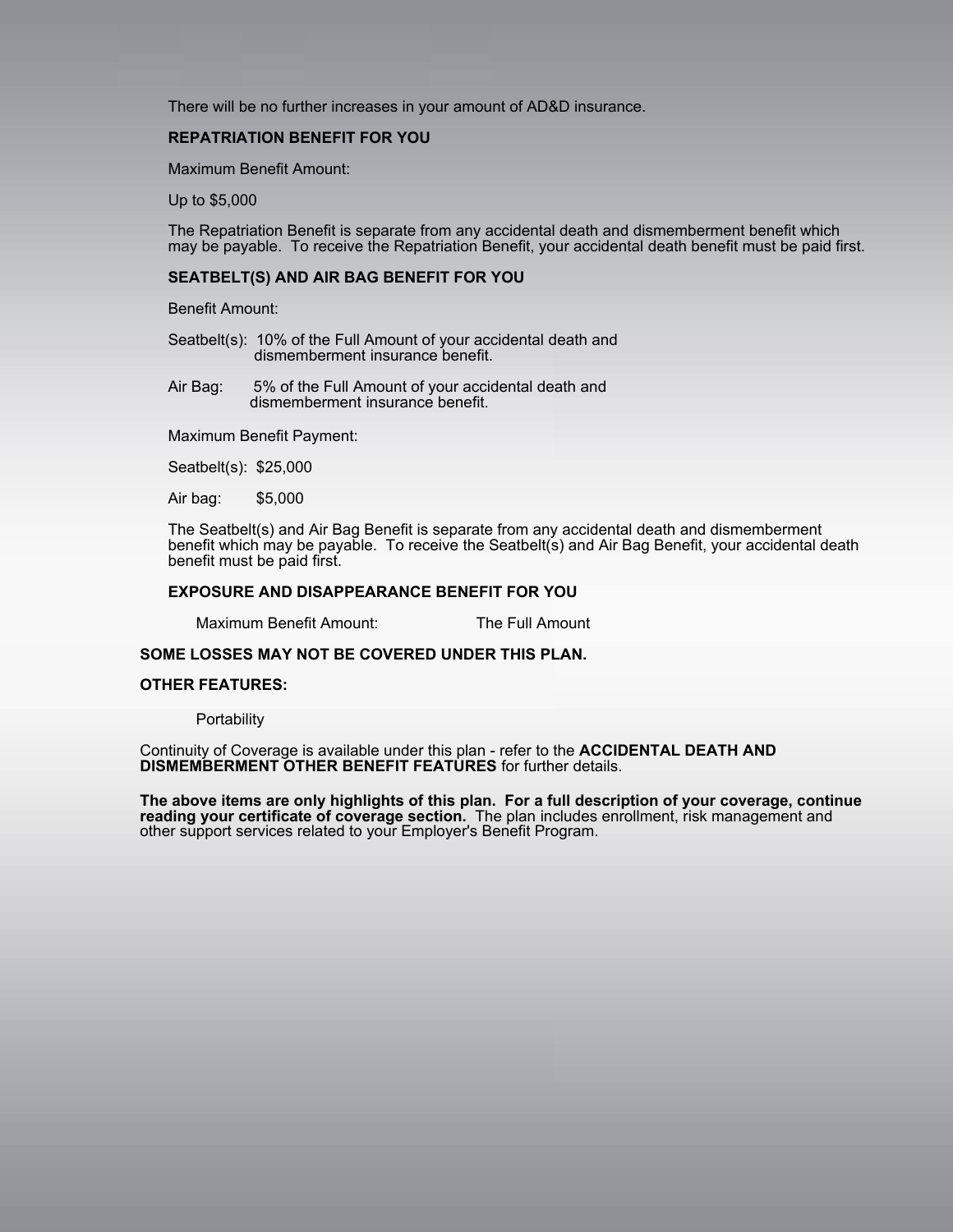# **CLAIM INFORMATION**

# **LIFE INSURANCE**

## *WHEN DO YOU OR YOUR AUTHORIZED REPRESENTATIVE NOTIFY UNUM OF A CLAIM?*

We encourage you or your authorized representative to notify us as soon as possible, so that a claim decision can be made in a timely manner.

If a claim is based on your disability, written notice and proof of claim must be sent no later than 90 days after the end of the elimination period.

If a claim is based on death, written notice and proof of claim must be sent no later than 90 days after the date of death.

If it is not possible to give proof within these time limits, it must be given no later than 1 year after the proof is required as specified above. These time limits will not apply during any period you or your authorized representative lacks the legal capacity to give us proof of claim.

The claim form is available from your Employer, or you or your authorized representative can request a claim form from us. If you or your authorized representative does not receive the form from Unum within 15 days of the request, send Unum written proof of claim without waiting for the form.

If you have a disability, you must notify us immediately when you return to work in any capacity, regardless of whether you are working for your Employer.

## *HOW DO YOU FILE A CLAIM FOR A DISABILITY?*

You or your authorized representative, and your Employer must fill out your own sections of the claim form and then give it to your attending physician. Your physician should fill out his or her section of the form and send it directly to Unum.

## *WHAT INFORMATION IS NEEDED AS PROOF OF YOUR CLAIM?*

If your claim is based on your disability, your proof of claim, provided at your expense, must show:

- that you are under the **regular care** of a **physician**;
- the date your disability began;
- the cause of your disability;
- the extent of your disability, including restrictions and limitations preventing you from performing your regular occupation or any gainful occupation; and
- the name and address of any **hospital or institution** where you received treatment, including all attending physicians.

We may request that you send proof of continuing disability indicating that you are under the regular care of a physician. This proof, provided at your expense, must be received within 45 days of a request by us.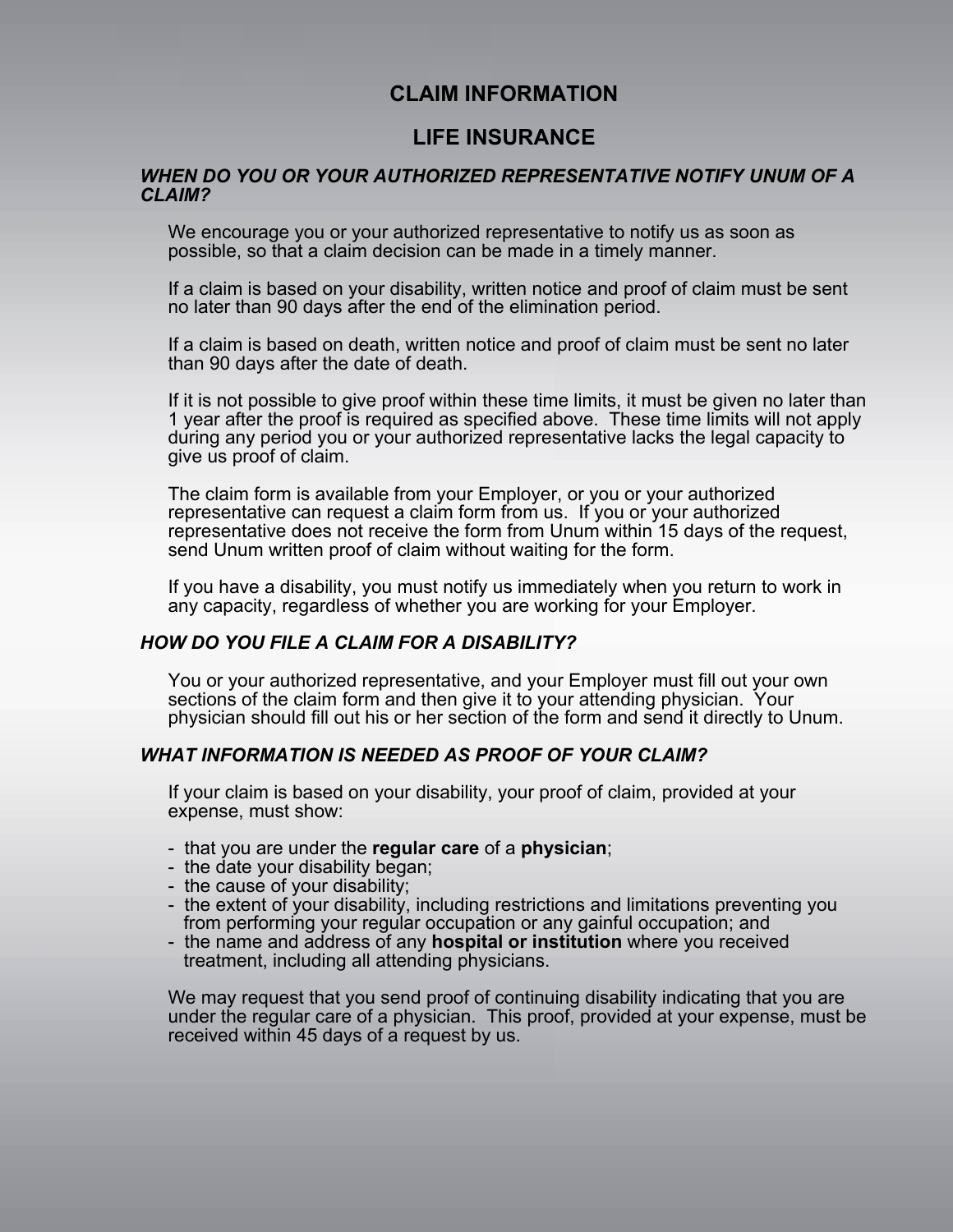If claim is based on death, proof of claim, provided at your or your authorized representative's expense, must show the cause of death. Also a certified copy of the death certificate must be given to us.

In some cases, you will be required to give Unum authorization to obtain additional medical and non-medical information as part of your proof of claim or proof of continuing disability. Unum will deny your claim if the appropriate information is not submitted.

## *WHEN CAN UNUM REQUEST AN AUTOPSY?*

In the case of death, Unum will have the right and opportunity to request an autopsy where not forbidden by law.

## *HOW DO YOU DESIGNATE OR CHANGE A BENEFICIARY? (Beneficiary Designation)*

At the time you become insured, you should name a beneficiary on your enrollment form for your death benefits under your life insurance. You may change your beneficiary at any time by filing a form approved by Unum with your Employer. The new beneficiary designation will be effective as of the date you sign that form. However, if we have taken any action or made any payment before your Employer receives that form, that change will not go into effect.

It is important that you name a beneficiary and keep your designation current. If more than one beneficiary is named and you do not designate their order or share of payments, the beneficiaries will share equally. The share of a beneficiary who dies before you, or the share of a beneficiary who is disqualified, will pass to any surviving beneficiaries in the order you designated.

If you do not name a beneficiary, or if all named beneficiaries do not survive you, or if your named beneficiary is disqualified, your death benefit will be paid to your estate.

Instead of making a death payment to your estate, Unum has the right to make payment to the first surviving family members of the family members in the order listed below:

- spouse;
- child or children;
- mother or father; or
- sisters or brothers.

If we are to make payments to a beneficiary who lacks the legal capacity to give us a release, Unum may pay up to \$2,000 to the person or institution that appears to have assumed the custody and main support of the beneficiary. This payment made in good faith satisfies Unum's legal duty to the extent of that payment and Unum will not have to make payment again.

Also, at Unum's option, we may pay up to \$1,000 to the person or persons who, in our opinion, have incurred expenses for your last sickness and death.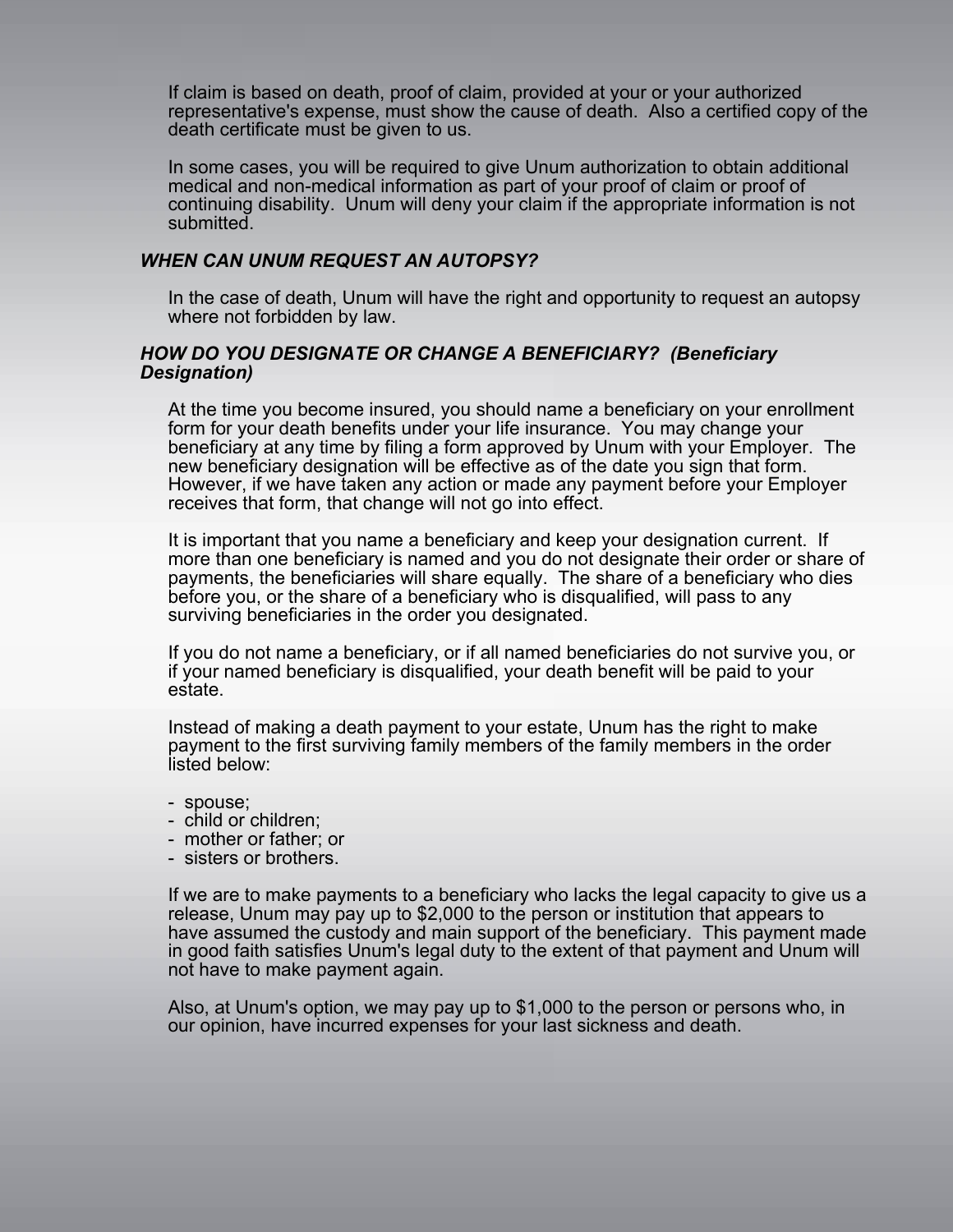## *HOW WILL UNUM MAKE PAYMENTS?*

If your life claim is at least \$10,000, Unum will make available to the beneficiary a **retained asset account** (the Unum Security Account).

Payment for the life claim may be accessed by writing a draft in a single sum or drafts in smaller sums. The funds for the draft or drafts are fully guaranteed by Unum.

If the life claim is less than \$10,000, Unum will pay it in one lump sum to your beneficiary.

Also, your beneficiary may request the life claim to be paid according to one of Unum's other settlement options. This request must be in writing in order to be paid under Unum's other settlement options.

## *WHAT HAPPENS IF UNUM OVERPAYS YOUR CLAIM?*

Unum has the right to recover any overpayments due to:

- fraud; and
- any error Unum makes in processing a claim.

You must reimburse us in full. We will determine the method by which the repayment is to be made.

Unum will not recover more money than the amount we paid you.

## *WHAT ARE YOUR ASSIGNABILITY RIGHTS FOR THE DEATH BENEFITS UNDER YOUR LIFE INSURANCE? (Assignability Rights)*

The rights provided to you by the plan for life insurance are owned by you, unless:

- you have previously assigned these rights to someone else (known as an "assignee"); or
- you assign your rights under the plan(s) to an assignee.

We will recognize an assignee as the owner of the rights assigned only if:

- the assignment is in writing, signed by you, and acceptable to us in form; and
- a signed or certified copy of the written assignment has been received and registered by us at our home office.

We will not be responsible for the legal, tax or other effects of any assignment, or for any action taken under the plan(s') provisions before receiving and registering an assignment.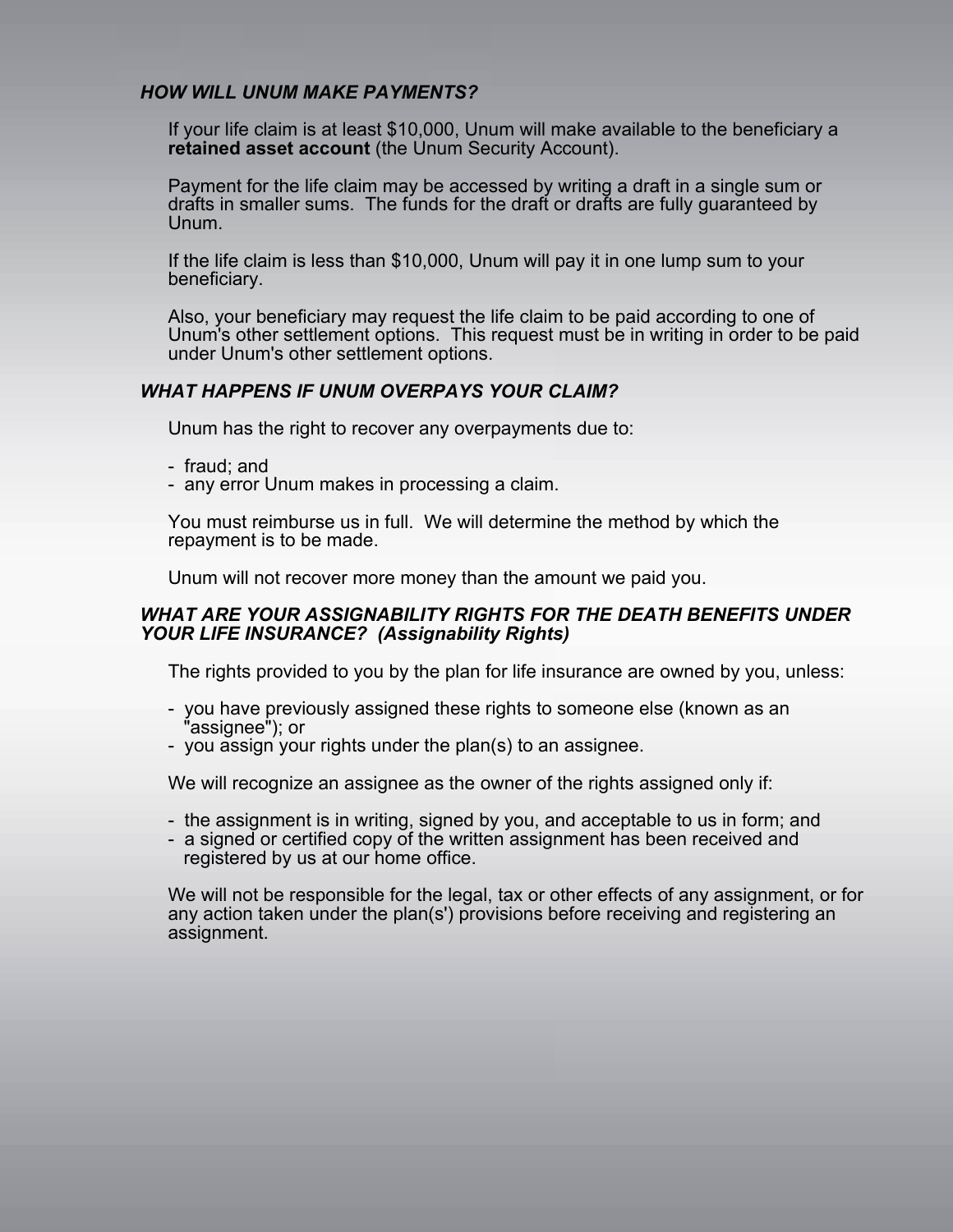# **CLAIM INFORMATION**

# **ACCIDENTAL DEATH AND DISMEMBERMENT INSURANCE**

## *WHEN DO YOU OR YOUR AUTHORIZED REPRESENTATIVE NOTIFY UNUM OF A CLAIM?*

We encourage you or your authorized representative to notify us as soon as possible, so that a claim decision can be made in a timely manner.

Written notice and proof of claim must be sent no later than 90 days after the date of death or the date of any other covered loss.

If it is not possible to give proof within this time limit, it must be given no later than 1 year after the time proof is required as specified above. This time limit will not apply during any period you or your authorized representative lacks the legal capacity to give us proof of claim.

The claim form is available from your Employer, or you or your authorized representative can request a claim form from us. If you or your authorized representative does not receive the form from Unum within 15 days of your request, send Unum written proof of claim without waiting for the form.

## *HOW DO YOU FILE A CLAIM FOR A COVERED LOSS?*

You or your authorized representative and your Employer must fill out your own sections of the claim form and then give it to your attending physician. Your physician should fill out his or her section of the form and send it directly to Unum.

## *WHAT INFORMATION IS NEEDED AS PROOF OF CLAIM?*

If claim is based on death or other covered loss, proof of claim for death or covered loss, provided at your or your authorized representative's expense, must show:

- the cause of death or covered loss;
- the extent of the covered loss;
- the date of covered loss; and
- the name and address of any **hospital or institution** where treatment was received, including all attending **physicians**.

Also, in case of death, a certified copy of the death certificate must be given to us.

In some cases, you will be required to give Unum authorization to obtain additional medical and non-medical information as part of your proof of claim. Unum will deny your claim if the appropriate information is not submitted.

## *WHEN CAN UNUM REQUEST AN AUTOPSY?*

In the case of death, Unum will have the right and opportunity to request an autopsy where not forbidden by law.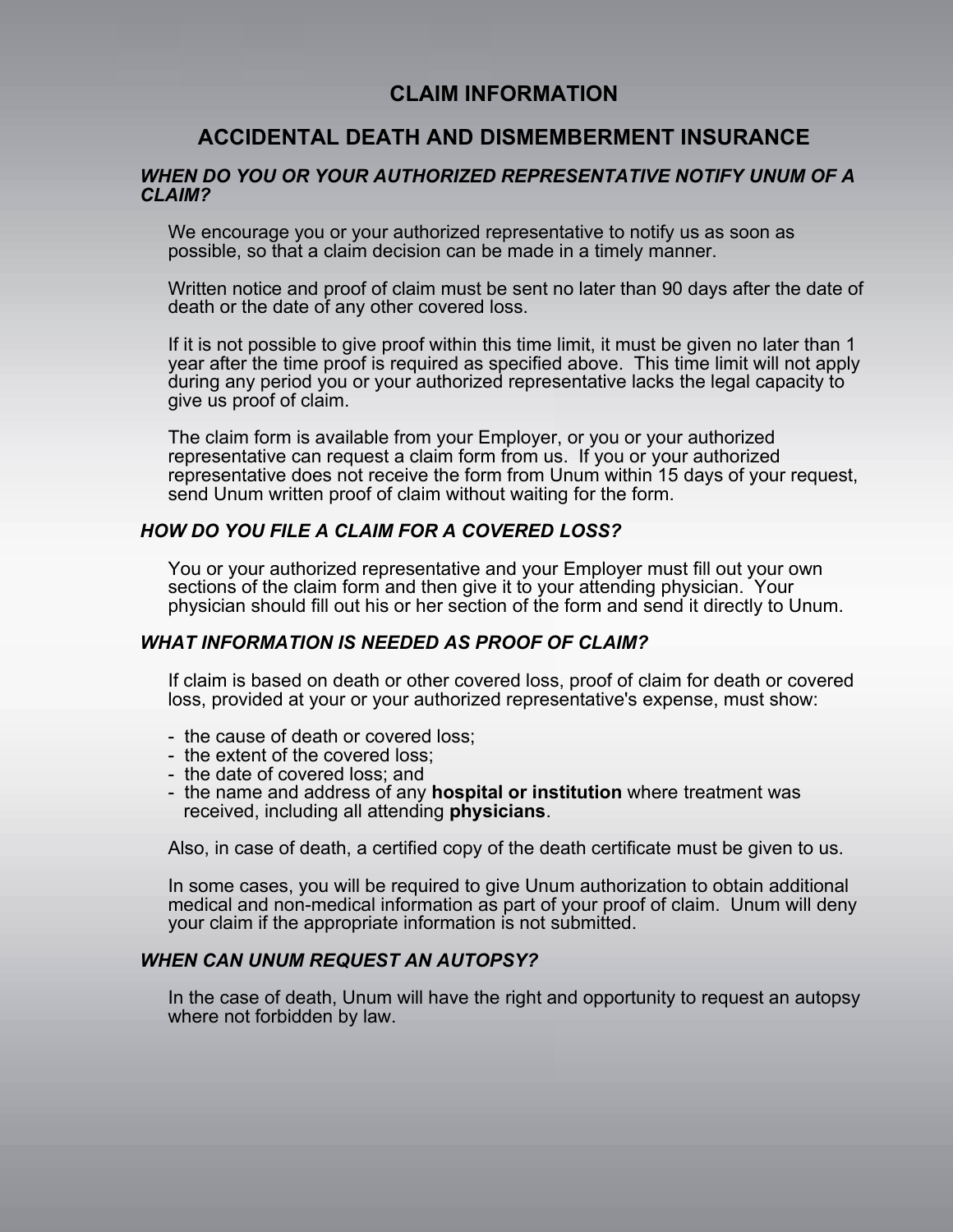## *HOW DO YOU DESIGNATE OR CHANGE A BENEFICIARY? (Beneficiary Designation)*

At the time you become insured, you should name a beneficiary on your enrollment form for your death benefits under your accidental death and dismemberment insurance. You may change your beneficiary at any time by filing a form approved by Unum with your Employer. The new beneficiary designation will be effective as of the date you sign that form. However, if we have taken any action or made any payment before your Employer receives that form, that change will not go into effect.

It is important that you name a beneficiary and keep your designation current. If more than one beneficiary is named and you do not designate their order or share of payments, the beneficiaries will share equally. The share of a beneficiary who dies before you, or the share of a beneficiary who is disqualified, will pass to any surviving beneficiaries in the order you designated.

If you do not name a beneficiary, or if all named beneficiaries do not survive you, or if your named beneficiary is disqualified, your death benefit will be paid to your estate.

Instead of making a death payment to your estate, Unum has the right to make payment to the first surviving family members of the family members in the order listed below:

- spouse;
- child or children;
- mother or father; or
- sisters or brothers.

If we are to make payments to a beneficiary who lacks the legal capacity to give us a release, Unum may pay up to \$2,000 to the person or institution that appears to have assumed the custody and main support of the beneficiary. This payment made in good faith satisfies Unum's legal duty to the extent of that payment and Unum will not have to make payment again.

Also, at Unum's option, we may pay up to \$1,000 to the person or persons who, in our opinion, have incurred expenses for your last sickness and death.

## *HOW WILL UNUM MAKE PAYMENTS?*

If your accidental death or dismemberment claim is at least \$10,000 Unum will make available to you or your beneficiary a **retained asset account** (the Unum Security Account).

Payment for the accidental death or dismemberment claim may be accessed by writing a draft in a single sum or drafts in smaller sums. The funds for the draft or drafts are fully guaranteed by Unum.

If the accidental death or dismemberment claim is less than \$10,000, Unum will pay it in one lump sum to you or your beneficiary.

Also, your beneficiary may request the accidental death claim to be paid according to one of Unum's other settlement options. This request must be in writing in order to be paid under Unum's other settlement options.